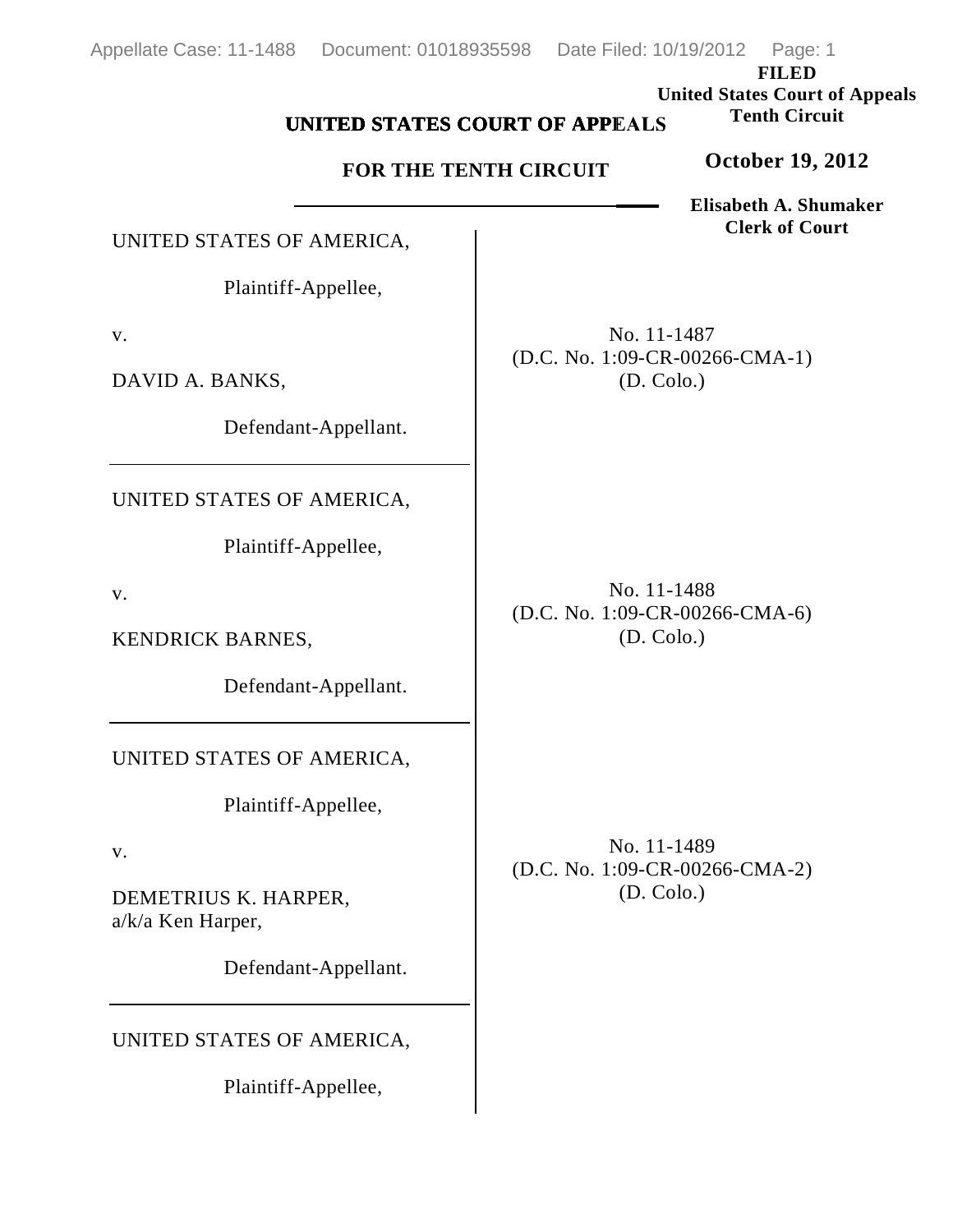v.

CLINTON A. STEWART, a/k/a C. Alfred Stewart,

Defendant-Appellant.

UNITED STATES OF AMERICA,

Plaintiff-Appellee,

v.

GARY L. WALKER,

Defendant-Appellant.

UNITED STATES OF AMERICA,

Plaintiff-Appellee,

v.

DAVID A. ZIRPOLO,

Defendant-Appellant.

No. 11-1490 (D.C. No. 1:09-CR-00266-CMA-4) (D. Colo.)

No. 11-1491 (D.C. No. 1:09-CR-00266-CMA-3) (D. Colo.)

No. 11-1492 (D.C. No. 1:09-CR-00266-CMA-5) (D. Colo.)

## **ORDER**

Before **BRISCOE**, Chief Judge, and **KELLY**, Circuit Judge.

This matter is before the court on the "Appellants Joint Motion for

Reconsideration of Denial for Release on Bond Pending Appeal."